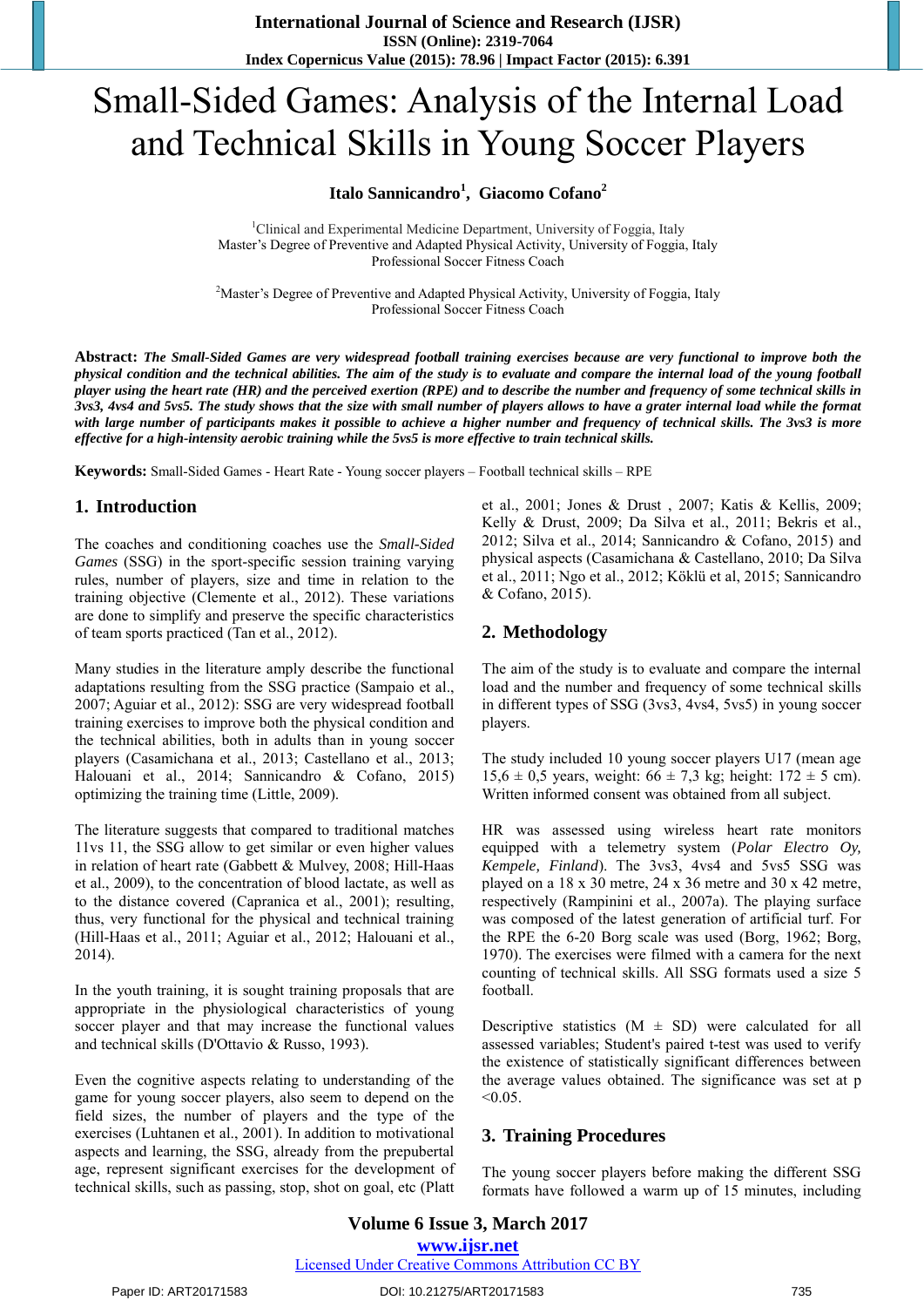an aerobic activation, dynamic stretching exercises, joint mobility exercises, and running technique exercises.

The 4vs4 and 5vs5 formats were performed for 3 to 6 min while the 3vs3 for 3 to 4 min. The recovery between series was passive for 90 sec for all types of SSG examined. During the duration of the playing sessions, heart rate was constantly monitored using wireless Polar heart rate monitors and at the end of each exercise, individually, it was requested the value of RPE.

The three types of SSG was evaluated in three different days with a recovery of 24 hours between the different training sessions.

## **4. Results**

The internal load analysis show that the 3vs3 has produced significant mean values of % HRmax (3vs3:  $87.2 \pm 3.3\%$ ; 4vs4: 83,8  $\pm$  3,8% p < 0.05; 5vs5: 83,7  $\pm$  3,6% p < 0.05 – **figure 1**) and significant higher RPE values (3vs3:  $17.5 \pm$ 0,7 AU; 4vs4:  $16.4 \pm 1.3$  AU p < 0.05; 5vs5:  $15.8 \pm 1.1$  AU p < 0.001 – **figure 2**) than other SSG.

In the analysis of the technical variables the 5vs5 format allows to perform the highest number of passes (323 – **figure 3**) and tackles (59 – **figure 4**), and the lowest frequency of passes (1 pass every 3,3 seconds) and tackles (1 tackle every 18,3 seconds).

The results are summarized in **table 1**.

| <b>Table 1:</b> Analysis of the different SSG in relation to the different parameters analyzed |  |
|------------------------------------------------------------------------------------------------|--|
|                                                                                                |  |

|                         | $3 \text{ vs } 3$       | $4$ sv $4$              | $5 \text{ vs } 5$       |
|-------------------------|-------------------------|-------------------------|-------------------------|
| % HRmax                 | $87.2 \pm 3.3\%$        | $83.8 \pm 3.8\%$ *      | $83.7 \pm 3.6\%$ *      |
| RPE (6-20 AU)           | $17.5 \pm 0.7$          | $16.4 \pm 1.3 \#$       | $15.8 \pm 1.1$ ##       |
| Total number of passes  | 196                     | 312                     | 323                     |
| Frequency of passes     | 1 pass every 3,6 sec    | 1 pass every 3,4 sec    | 1 pass every 3,3 sec    |
| Total number of tackles | 33                      | 39                      | 59                      |
| Frequency of tackles    | 1 tackle every 21,8 sec | 1 tackle every 27,6 sec | 1 tackle every 18.3 sec |

 $*$  p < 0.05; 3 vs3 versus 4 vs4 and 5 vs5

#  $p < 0.05$ ; 3vs3 versus 4vs4

##  $p < 0.001$ ; 3vs3 versus 5vs5



 $*$  p < 0.05; 3 vs3 versus 4 vs4 and 5 vs5

**Volume 6 Issue 3, March 2017 www.ijsr.net** Licensed Under Creative Commons Attribution CC BY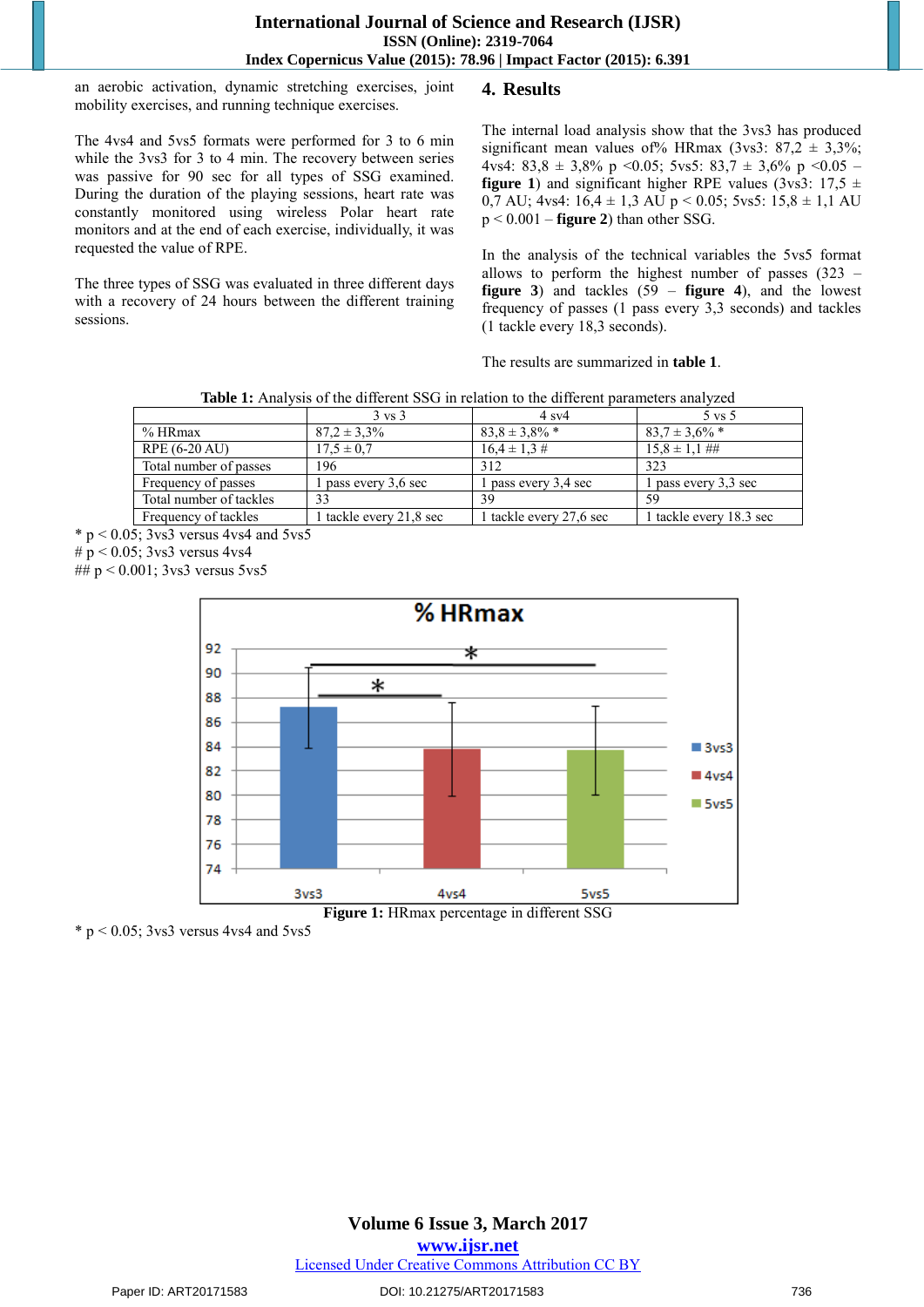**International Journal of Science and Research (IJSR) ISSN (Online): 2319-7064 Index Copernicus Value (2015): 78.96 | Impact Factor (2015): 6.391** 



#  $p < 0.05$ ; 3vs3 versus 4vs4 ##  $p < 0.001$ ; 3vs3 versus 5vs5



**Figure 3:** Number of passes in different SSG



**Figure 4:** Number of tackles in different SSG

#### **5. Discussion**

The first hypothesis of the study was to evaluate and compare the internal load by HR and RPE. In the comparison between the different exercises, observing the values of HR, shows that in 3vs3 are detected significantly higher values ( $p \leq 0.05$ ) compared to 4vs4 and 5vs5, confirming literature results, or rather that the 2vs2 and 3vs3 formats are able to reach higher intensities compared to 4vs4 and 5vs5 formats (Owen et al., 2004; Little & Williams, 2007; Rampinini et al., 2007b; Aguiar et al., 2012; Clemente et al., 2014). In the comparison between these last two SSG type there are no significant differences.

The HR% values recorded in the following study, during the exercise of 3vs3, stands at  $87.2 \pm 3.3\%$  of HR max, are in agreement with other studies assessing the 3vs3, (performed with or without the presence of goalkeepers) that have reported percentages of maxHR ranging between 87% and 89% (Platt et al., 2001; Aroso et al., 2004; Katis & Kellis, 2009; Aguiar et al., 2013; Koklü et al., 2015) .

#### **Volume 6 Issue 3, March 2017 www.ijsr.net** Licensed Under Creative Commons Attribution CC BY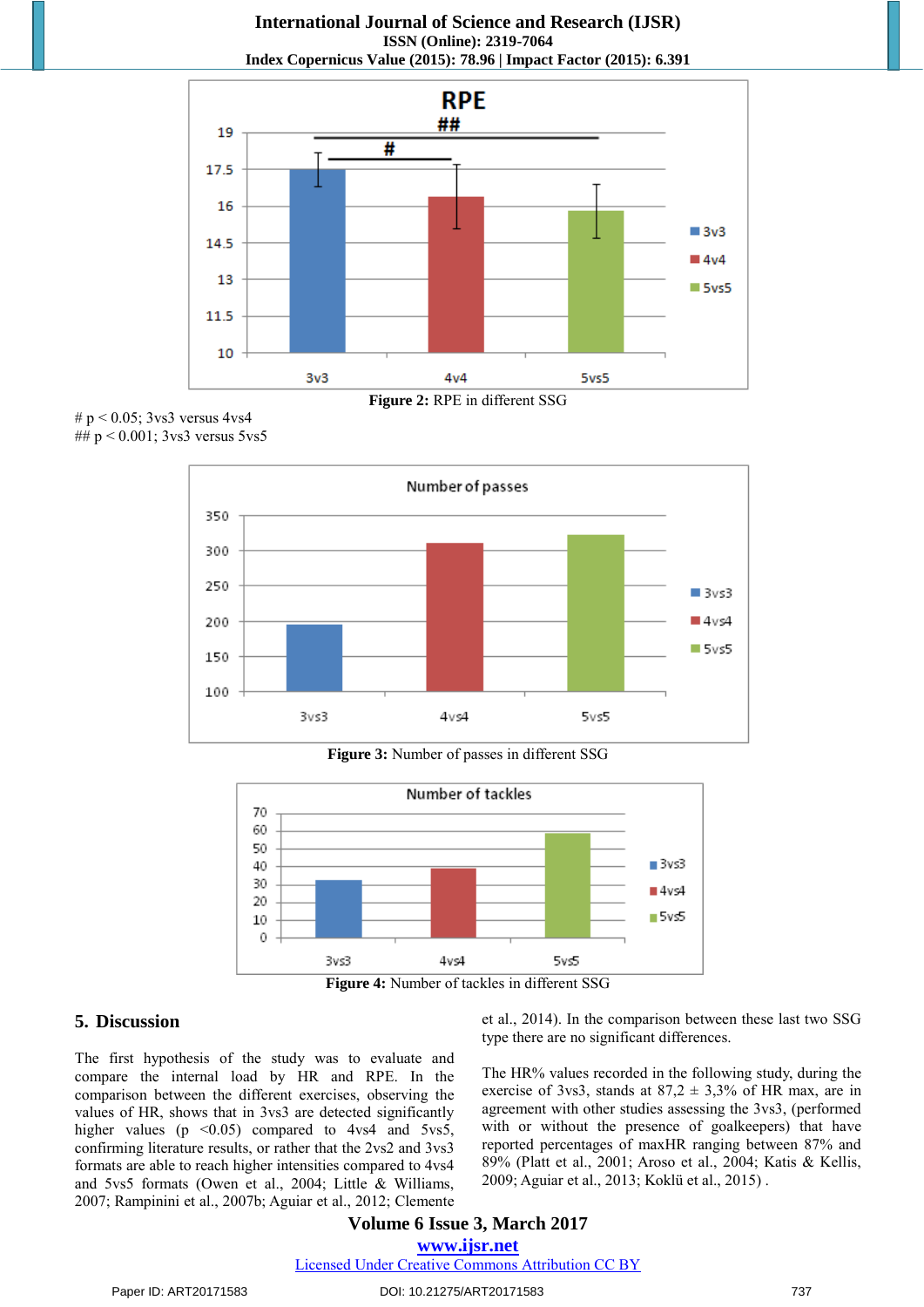#### **International Journal of Science and Research (IJSR) ISSN (Online): 2319-7064 Index Copernicus Value (2015): 78.96 | Impact Factor (2015): 6.391**

This values are in agreement with another study that showed during an exercise conducted in 3vs3 "cage" modality, although with smaller subjects compared to those of this study, FC values equal to  $88 \pm 2,7\%$  of HRmax (Sannicandro et al., 2016). The highest and significant values of RPE, indicated in the study during the 3vs3, confirm that this exercise is more intense and wasteful compared to the other SSG, that are performed with a greater number of players and larger size. The RPE values of  $3\text{vs}3$  (17,5  $\pm$  0,7) are in agreement with other studies that, however, used a larger field, a greater playing time and different age subjects (Aguiar et al ., 2013; Sampaio et al., 2007). The RPE values revealed during the 4vs4 (16,3  $\pm$  1,3) are in agreement with other studies carried out on young players (Aguiar et al., 2013; Brandes & Elvers, 2017; Aroso et al., 2004).

The second objective of the study aims to describe the total number and frequency of passes and tackles observed in different SSG types. This is the first study to examine the frequency of use of tackle and passages, so you can not compare these values with similar studies.

The higher *number* of passes has been observed when the size and the number of players is increased.

The total number of tackles has followed the same trend.

The different sizes and the relative different duration have not returned a frequency of different passes. Instead, they have shown a frequency of not homogenous tackles.

The higher frequency was observed in 5vs5. Most likely the 5vs5 requires the same technical skills of the other formats but exposes a major injury risk in view of the number of participating players. The 3vs3 fact is often performed with the football player who spends more time with the ball, thus reducing the opportunities to bring and / or get a tackle.

# **6. Conclusions**

The study results showed that among the SSG formats observed, the 3vs3 is more effective for high-intensity aerobic training, because it generates an heart response of 90% of the HRmax. The increase of the number of players involved in the exercises has produced an increase in the number of specific technical skills.

The 3vs3 and 4vs4 allow to reduce the tackle frequency in youth soccer.

In conclusion, it suggests the need to monitor these types of exercises to understand, describe and modulate training load of young *athletes*.

# **7. Future Scope**

Future studies may investigate whether the technical level of young players influence the studied variables; the same study may extend to women's football and describe gender differences.

# **References**

- [1] Aguiar, M., Botelho, G., Lago, C., Maças, V., and Sampaio, J. (2012) A review on the effects of soccer small-sided games. J Hum Kinet 33, 103-113.
- [2] Aguiar, M.V.D., Botelho, G.M.A., Gonçalves, B.S.V., and Sampaio, J.E. (2013) Physiological responses and activity profiles of football small-sided games. J Strength Cond Res 27(5), 1287-1294.
- [3] Aroso, J., Rebelo, A.N., and Gomes-Pereira J. (2004) Physiological impact of selected game-related exercises. J Sport Sci 22,522.
- [4] Bekris, E., Mylonis, E., Sarakinos, A., Gissis, I., Anagnostakos, K., and Kombodieta, N. (2012)Supernumerary in small sided games 3vs3 & 4vs4. J Phys Education Sport 12(3), 398-406.
- [5] Borg, G. (1962) Physical performance and perceived exertion. Lund, Sweden: Gleerup, pp. 1-63.
- [6] Borg, G. (1970) Perceived exertion as an indicator of somatic stress. Scand J Rehab Med 2, 92-98.
- [7] Brandes, M., and Elvers, S. (2017) Elite youth soccer players' physiological responses, time-motion characteristics and game performance in 4vs4 smallsided games: the influence of coach feedback. J Strength Cond Res *in press*.
- [8] Capranica, L., Tessitore, A., Guidetti, L., and Figura, F. (2001) Heart rate and match analysis in pre-pubescent soccer players. J Sports Sci 19, 379-384.
- [9] Casamichana, D., and Castellano, J. (2010) Timemotion, heart rate, perceptual and motor behaviour demands in small-sides soccer games: effects of pitch size. J Sports Sci 28(14), 1615-1623.
- [10]Casamichana, D., Castellano, J., and Dellal, A. (2013)Influence of different training regimes on physical and physiological demands during small-sided soccer games: continuous vs. intermittent format. J Strength Cond Res 27(3), 690-697.
- [11]Castellano, J., Casamichana, D., and Dellal, A. (2013)Influence of game format and number of players on heart rate responses and physical demands in smallsided soccer games. J Strength Cond Res 27(5), 1295- 1303.
- [12] Clemente, F., Couceiro, M., Martins, F.M., and Mendes, R. (2012) The usefulness of small-sided games on soccer training. J Physic Educ Sport 12, 93-102.
- [13] Clemente, F.M., Martins, F.M.L., and Mendes, R.S. (2014) Periodization based on Small-sided soccer games: theoretical considerations.Strength Cond J 36(5), 34-43.
- [14]D'Ottavio, S., and Russo, V. (1993) Il campo ridotto aiuta a crescere il giovane calciatore.Notiziario Settore Tecnico Figc.
- [15]Da Silva, C.D., Impellizzeri, F.M., Natali, A.J., De Lima, J.R.P., Bara-Filho, M.G., Silami-Garcia, E., and Marins, J.C.B. (2011) Exercise intensity and technical demands of SSG in young brazilian soccer players: effect of number of players, maturation, and reliability. J Strength Cond Res 25(10), 2746-2751.
- [16]Gabbett, T., and Mulvey, M. (2008) Time-motion analysis of small-sided training games and competition in elite women soccer players. J Strength Cond Res 22, 543-552.
- [17]Halouani, J., Chtourou, H., Gabbett, T., Chaouachi, A.,

# **Volume 6 Issue 3, March 2017**

# **www.ijsr.net**

## Licensed Under Creative Commons Attribution CC BY